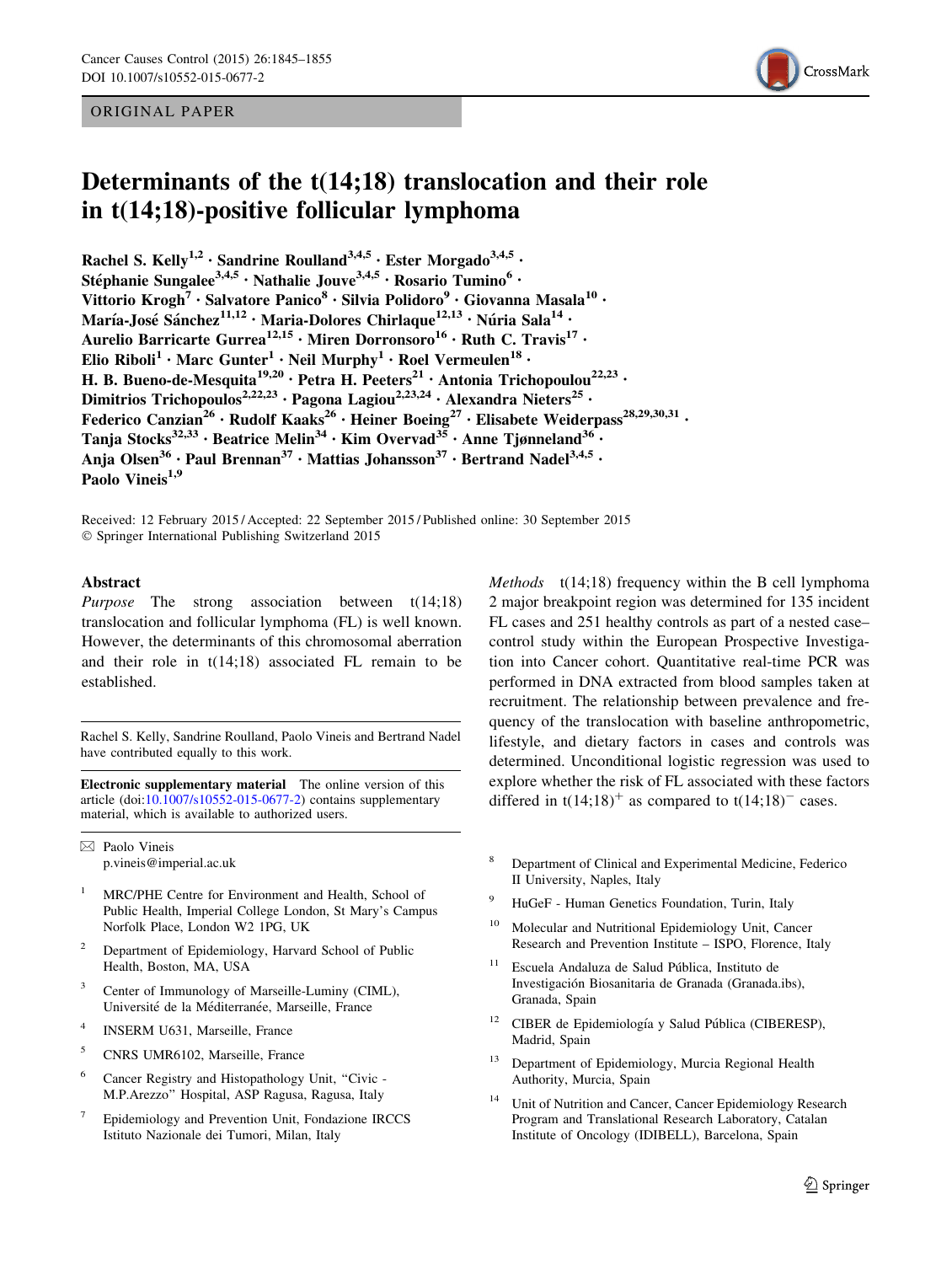*Results* Among incident FL cases, educational level  $(\chi^2)$  $p = 0.021$ ) and height ( $\chi^2$   $p = 0.025$ ) were positively associated with t(14;18) prevalence, and cases with high frequencies  $[t(14;18)$ <sup>HF</sup>] were significantly taller (*t* test  $p$  value  $= 0.006$ ). These findings were not replicated in the control population, although there were a number of significant associations with dietary variables. Further analyses revealed that height was a significant risk factor for t(14;18)<sup>+</sup> FL [OR 6.31 (95 % CI 2.11, 18.9) in the tallest versus the shortest quartile], but not  $t(14;18)^{-}$  cases.

Conclusions These findings suggest a potential role for lifestyle factors in the prevalence and frequency of the t(14;18) translocation. The observation that the etiology of FL may differ by t(14;18) status, particularly with regard to height, supports the subdivision of FL by translocation status.

Keywords Follicular lymphoma · Translocation ·  $t(14;18)$  · Height

# Introduction

Follicular lymphoma (FL) constitutes the second most common non-Hodgkin lymphoma (NHL) subtype, accounting for roughly 20 % of NHL cases in Europe [[1](#page-9-0)]. FL is a lymphoma of follicle center B cells characterized by the t(14;18) (q3[2](#page-9-0);q21) translocation [2]. t(14;18) juxtaposes the B cell leukemia/lymphoma 2 (BCL2) proto-oncogene on chromosome 18q21 near to the immunoglobulin heavy chain (IGH) locus on chromosome 14q32. This rearrangement subjects BCL2 to the control of the IGH locus enhancers leading to overexpression of the BCL2 protein, which inhibits apoptosis,

- Division of Environmental Epidemiology, Institute for Risk Assessment Sciences, Utrecht University, Utrecht, The Netherlands
- <sup>19</sup> Department for Determinants of Chronic Diseases (DCD), National Institute for Public Health and the Environment (RIVM), Bilthoven, The Netherlands
- <sup>20</sup> Department of Gastroenterology and Hepatology, University Medical Centre, Utrecht, The Netherlands
- $21$  Department of Epidemiology, Julius Center for Health Sciences and Primary Care, University Medical Center Utrecht, 3508 GA Utrecht, The Netherlands
- <sup>22</sup> Hellenic Health Foundation, 13 Kaisareias Street, 115 27 Athens, Greece
- <sup>23</sup> Bureau of Epidemiologic Research, Academy of Athens, 23 Alexandroupoleos Street, 115 27 Athens, Greece

thereby increasing cell survival and uncontrolled cell proliferation in the germinal centers  $[3]$  $[3]$ . t(14;18) probably constitutes the initiating lesion of FL and is believed to trigger the multistep oncogenic cascade leading to malignant disease [[3\]](#page-9-0). The association between the t(14;18) chromosomal aberration and FL has long been known, with 90 % of FL cases positive for the translocation [commonly defined as a frequency  $>1$  cell bearing the translocation per 1,000,000 circulating lymphocytes ( $\geq$ 1  $\times$  10<sup>-6</sup>)]. However, the translocation is also present at very low frequencies in the blood of  $\sim$  50 % of "healthy" individuals [\[4](#page-9-0)[–6\]](#page-10-0), with some studies reporting prevalence as high as 70 % in certain groups [\[7\]](#page-10-0). While the presence of t(14;18) clones alone thus cannot constitute a biomarker of FL risk, we have recently demonstrated that t(14;18) frequency in the blood is associated with the risk of FL development [[8\]](#page-10-0). This previous study, nested within the European Prospective Investigation into Cancer (EPIC), was the first to define a highfrequency threshold [this is denoted by  $t(14;18)^{HF}$  and refers to a circulating frequency  $>1 \times 10^{-4}$ ], above which the risk of FL was increased by more than 23-fold. We were able to demonstrate that this biomarker was effective in risk prediction up to 15 years before diagnosis and to replicate these findings in an independent cohort.

However, the causes of the initiation and proliferation of these premalignant  $t(14;18)^+$  cells remain largely unknown. The varying prevalence and frequency of  $t(14;18)^+$  lymphocytes in healthy individuals [[9\]](#page-10-0) suggests a role for environmental factors [[10\]](#page-10-0). Age, smoking, UV radiation, and exposure to certain pesticides and dioxins have all been implicated, but the data remain inconclusive  $[6, 7, 9, 11-13]$  $[6, 7, 9, 11-13]$  $[6, 7, 9, 11-13]$  $[6, 7, 9, 11-13]$  $[6, 7, 9, 11-13]$  $[6, 7, 9, 11-13]$ . In this study, we exploited the detailed lifestyle and dietary data available from EPIC to search for

- <sup>24</sup> Department of Hygiene, Epidemiology and Medical Statistics, University of Athens Medical School, 75 M. Asias Street, Goudi, 115 27 Athens, Greece
- <sup>25</sup> Center for Chronic Immunodeficiency, University Medical Center Freiburg, Freiburg, Germany
- <sup>26</sup> Genomic Epidemiology Group, German Cancer Research Center (DKFZ), 69120 Heidelberg, Germany
- <sup>27</sup> Department of Epidemiology, German Institute of Human Nutrition (DIfE), Potsdam-Rehbrüucke, Nuthetal, Germany
- Department of Community Medicine, Faculty of Health Sciences, University of Tromsø, The Arctic University of Norway, Tromsø, Norway
- <sup>29</sup> Cancer Registry of Norway, Oslo, Norway
- <sup>30</sup> Department of Medical Epidemiology and Biostatistics, Karolinska Institutet, Stockholm, Sweden
- <sup>31</sup> Department of Genetic Epidemiology, Folkhälsan Research Center, Helsinki, Finland
- Department of Clinical Sciences in Malmö, Lund University, Lund, Sweden

<sup>15</sup> Navarre Public Health Institute, Pamplona, Spain

Public Health Direction and Ciberesp-Biodonostia Basque Regional Health Department, Vitoria, Spain

<sup>&</sup>lt;sup>17</sup> Cancer Epidemiology Unit, Nuffield Department of Clinical Medicine, University of Oxford, Oxford, UK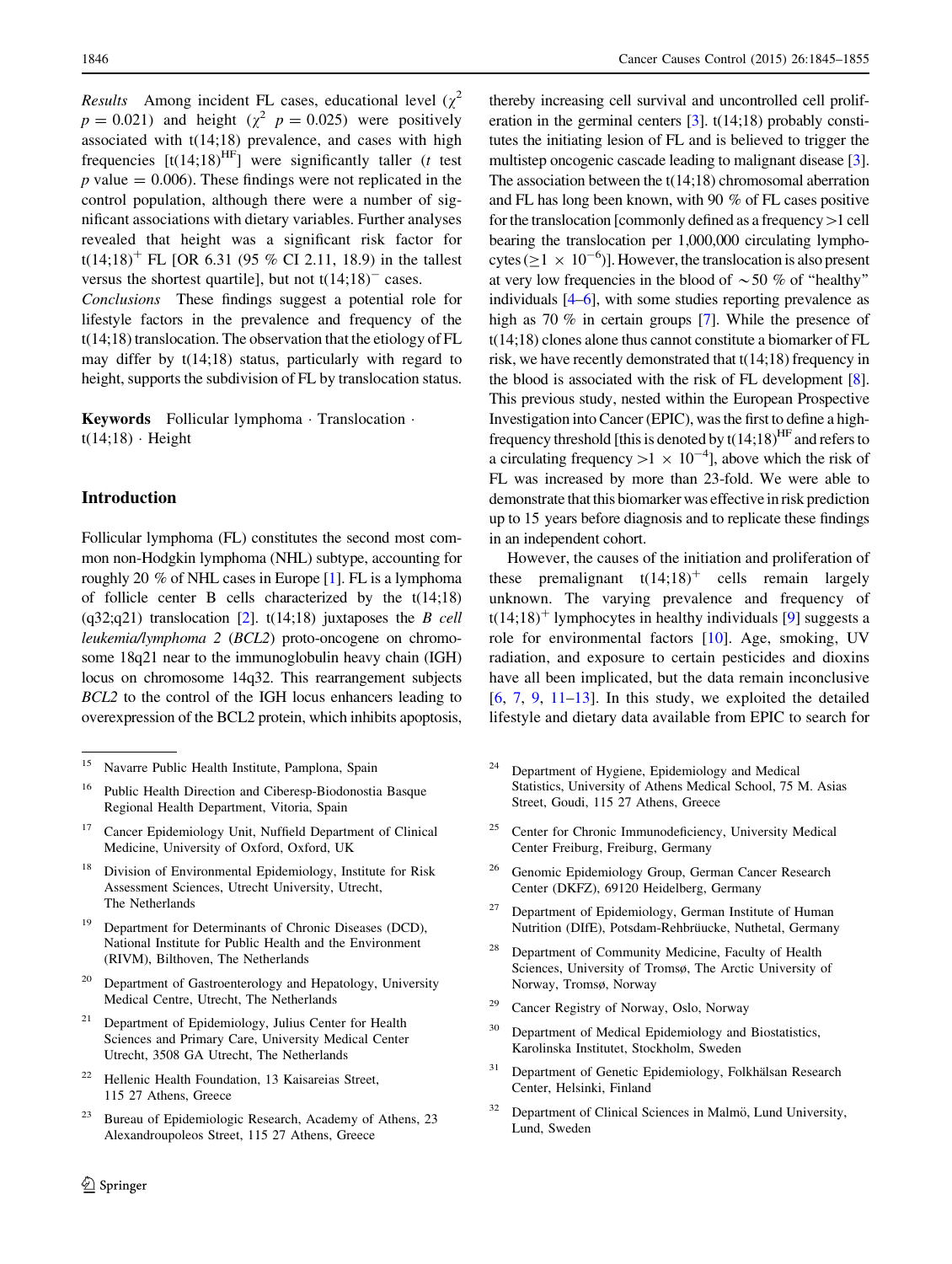variables associated with the prevalence and frequency of the  $t(14;18)$  translocation and to investigate whether they differed in subjects who remained healthy compared to those who went on to develop FL.

# **Methods**

## Study population

A nested case–control study was conducted in a population drawn from the EPIC cohort [\[14](#page-10-0)]. This multicenter prospective cohort, following over half a million healthy participants from middle age onwards, was initiated in 1990 and now includes ten European countries: Denmark, France, Germany, Greece, Italy, the Netherlands, Norway, Spain, Sweden, and the UK. Full details can be found in [\[15](#page-10-0)]. In brief, a self-completed questionnaire was used to collect information on lifestyle, occupation, and environmental factors. Anthropometric variables were measured using standardized methods and quality control checks for between- and within-observer variability. Height was measured to the nearest 0.1, 0.5, or 1.0 cm dependent on study center, and weight to the nearest 0.1 kg, without shoes [\[16](#page-10-0)]. At baseline, diet over the previous 12 months was assessed using validated country-specific dietary questionnaires based on a common core-protocol. Questionnaires were self-administered in all countries with the exception of Greece, Spain, and the Italian center of Ragusa. In France, Greece, Germany, Italy, the Netherlands, and Spain, individual average portions were assessed quantitatively, whereas semiquantitative food-frequency questionnaires with the same standard portions were assigned to all subjects in Denmark, the UK, Norway, and Umea (Sweden). In Malmo (Sweden), a combination of these methods was employed. A standardized nutrient database was used to estimate energy, alcohol, and nutrient intake. In addition to the baseline questionnaires, standardized computer-based 24-h dietary recall measurements were collected from a random sample of participants (8 %) in order to calibrate measurements across the centers [\[17–19](#page-10-0)].

Ascertainment of cancer incidence is ongoing and obtained through population cancer registries, health insurance programs, or through periodic personal contact, dependent on the center. Participants for this study were selected from the EPIC cohort among those who had an archived cryopreserved buffy coat sample collected at enrollment. Eligible cases were those with incident FL (International Classification of Diseases for Oncology— 3rd Edition: 9690/3, 9691/3, 9695/3, 9698/3), and controls were matched 1:2 by study center (and therefore country), age ( $\pm$ 1 year), sex, and blood collection date ( $\pm$ 45 days). Eligible controls were those who fulfilled the matching criteria and who were alive and cancer free at the time of diagnosis in the corresponding case. FL cases  $(n = 4)$  and controls  $(n = 17)$  with poor quality or non-amplifiable DNA were excluded.

## Assessment of t(14;18) prevalence and frequency

Blood samples were extracted in the centers at recruitment, and buffy coat was stored in 0.5-ml plastic straws in liquid nitrogen containers at  $-196$  °C. Measurement of t(14;18) frequency within the BCL2 major breakpoint region (MBR) was reported previously [\[8\]](#page-10-0). Briefly, quantitative real-time PCR (Q-PCR) was performed in triplicate on DNA extracted from buffy coats. The absolute frequency was calculated using the standard curve method and normalized to the total number of cells in the samples. Prevalence  $[t(14:18)^+]$  was defined as more than one cell bearing the translocation per 1,000,000 circulating lymphocytes  $(\geq 1 \times 10^{-6})$ . Frequency was defined as the number of circulating t(14;18) copies per 1,000,000 circulating lymphocytes.

#### Statistical analysis

Baseline differences between the control and incident FL cases were assessed using the Student's  $t$  test and the Chisquared test for continuous and categorical variables, respectively. The Wilcoxon rank-sum test was used to assess differences in median translocation frequency.

To identify variables that may be involved in the etiology of the translocation, three outcomes were considered:  $t(14;18)^+$  as a binary variable,  $t(14;18)$  frequency as a continuous variable, and  $t(14;18)$ <sup>HF</sup>, the previously defined biomarker threshold indicating a greatly increased risk of FL. This was a binary variable categorized as a frequency greater than  $1 \times 10^{-4}$  and was associated with a 23-fold higher risk of FL [[8\]](#page-10-0). Individuals below this frequency were considered to have a low frequency [denoted as  $t(14;18)^{LF}$ ]. The following variables available from the EPIC cohort were considered as possible determinants of these outcomes: age (years), sex, measured height (cm),

<sup>&</sup>lt;sup>33</sup> Department of Perioperative and Surgical Sciences, Umeå University, Umeå, Sweden

Department of Radiation Sciences, Head Regional Cancer Center North, Umeå University, Umeå, Sweden

<sup>&</sup>lt;sup>35</sup> Section for Epidemiology, Department of Public Health, Aarhus University, Aarhus, Denmark

Danish Cancer Society Research Center, Copenhagen, Denmark

International Agency for Research on Cancer (IARC-WHO), 69372 Lyon, France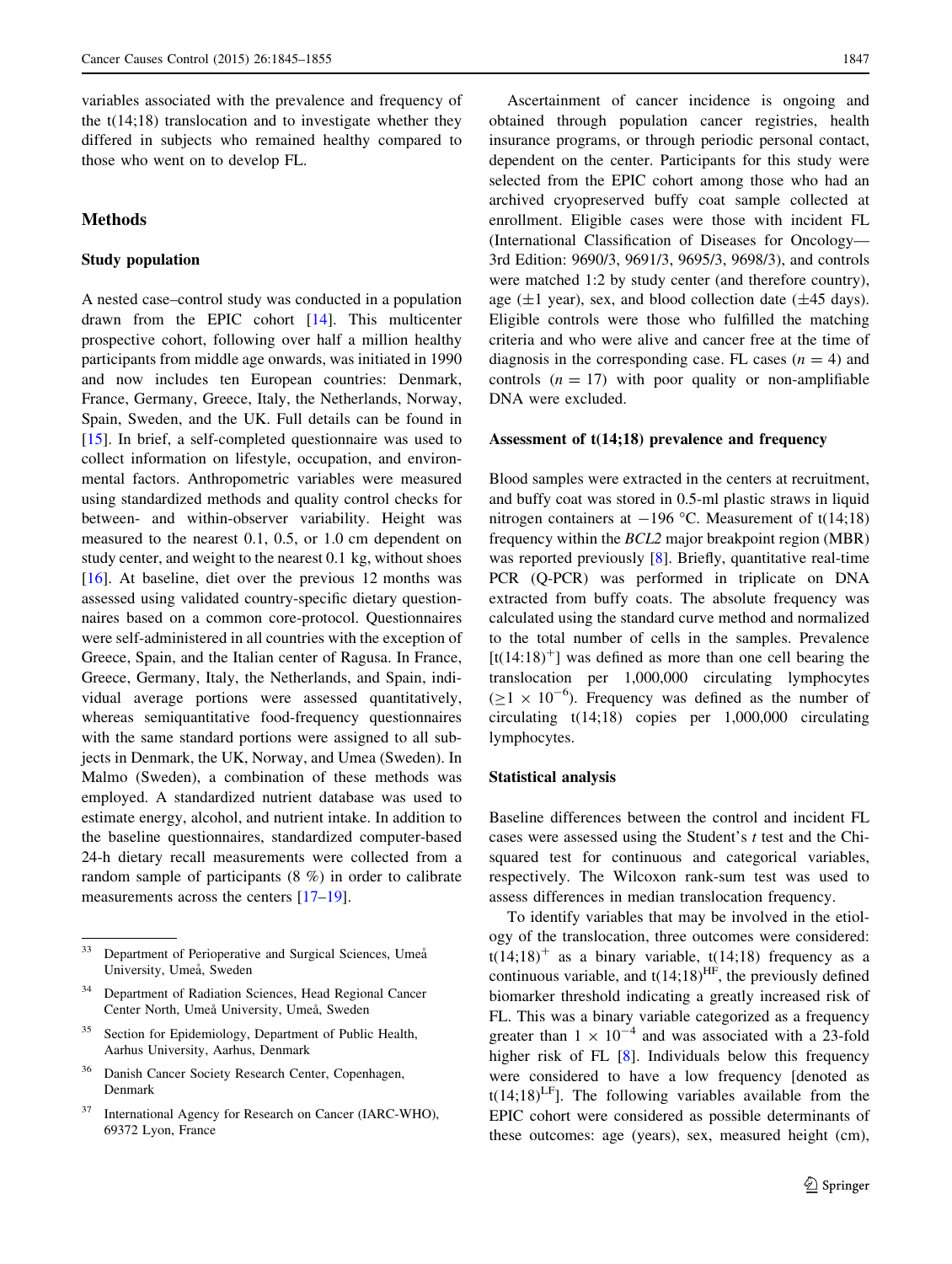<span id="page-3-0"></span>Table 1 Demographic and clinical characteristics of EPIC incident FL cases and controls

| Demographic and clinical characteristics                               | Controls         | Cases               | $p$ value  |
|------------------------------------------------------------------------|------------------|---------------------|------------|
| $\boldsymbol{N}$                                                       | 251              | 135                 |            |
| Age at blood draw in years, mean (range)                               | 54.4 (26.8-77.7) | $53.3(26.7 - 77.2)$ | 0.237      |
| Sex—no $(\%)$                                                          |                  |                     |            |
| Male                                                                   | 88 (35.1)        | 52 (38.5)           | 0.500      |
| Female                                                                 | 163 (64.9)       | 83 (61.5)           |            |
| Calendar years of enrollment                                           | 1992-1998        | 1992-1998           |            |
| Country                                                                |                  |                     |            |
| Germany                                                                | 13(5.4)          | 17(12.0)            | 0.154      |
| Greece                                                                 | 9(3.7)           | 4(2.8)              |            |
| Italy                                                                  | 54 (22.2)        | 23(16.2)            |            |
| Norway                                                                 | 13(5.4)          | 5(3.5)              |            |
| Spain                                                                  | 27(11.1)         | 15(10.6)            |            |
| Sweden <sup>a</sup>                                                    | 33(13.2)         | 35 (24.7)           |            |
| The Netherlands                                                        | 46 (18.9)        | 19 (13.4)           |            |
| UK                                                                     | 49(20.2)         | 24 (16.9)           |            |
| $t(14;18)$ characteristics                                             |                  |                     |            |
| Prevalence $(\% )$                                                     | 73 (29.2)        | 80 (59.3)           | $< 0.001*$ |
| Range $(\times 10^{-6})$                                               | $1 - 456$        | $1 - 21, 295.4$     |            |
| Mean frequency $(\times 10^{-6})$                                      | 7                | 993.1               | $< 0.001*$ |
| Mean frequency in t(14;18) <sup>+</sup> samples ( $\times 10^{-6}$ )   | 21.6             | 1,658.8             | $0.0011*$  |
| Median frequency $(\times 10^{-6})$                                    | 1                | 2                   | $< 0.001*$ |
| Median frequency in $t(14;18)^+$ samples ( $\times$ 10 <sup>-6</sup> ) | $\overline{c}$   | 38                  | $< 0.001*$ |
| Prevalence of samples above $10^{-4}$ (%)                              | 4(1.6)           | 29(22.0)            | $< 0.001*$ |

\* Significant difference at the 95 % CI

<sup>a</sup> In the study [[8\]](#page-10-0) which forms the basis of this current work, these Swedish cases were included in the validation dataset, as they are additionally participants in the Northern Sweden Health and Disease study

measured weight (kg), computed body mass index (BMI)  $(kg/m<sup>2</sup>)$ , country of residence, smoking status (never, former, current), Cambridge physical activity index (inactive, moderately inactive, moderately active, active), highest educational level achieved (as a proxy for socioeconomic status; none, primary, technical/professional, secondary, university), and 48 dietary variables measured by computed mean daily intake. Age, height, weight, BMI, and the dietary variables were considered as both continuous and categorical variables. The continuous variables were categorized into ordered quartiles based on the distribution of exposure in the total population. The only exception was BMI, which was based on the WHO defined categories [normal  $(18.5-24.9 \text{ kg/m}^2)$ , overweight  $(25-29.9 \text{ kg/m}^2)$ , obese ( $>$ 30 kg/m<sup>2</sup>)]. Three participants who had a BMI between 18.3 and 18.5 were grouped together with participants of normal weight for the purposes of these analyses.

For the binary outcomes  $[t(14;18)^{+}$  and  $t(14;18)^{HF}]$ , the Chi-squared and Student's  $t$  tests were used to explore categorical and continuous explanatory variables, respectively. Analyses of translocation frequency as a continuous variable were conducted in  $t(14;18)^+$  individuals only.

Kruskal–Wallis nonparametric ANOVA and Spearman's rank correlation were used to assess correlation with frequency for categorical and continuous explanatory variables, respectively. Stepwise analyses including all variables in the same model were then run to determine which variables retained significance when all other variables were taken into account. Analyses were performed in incident FL cases [those participants who went on to develop FL  $(n = 135)$ ] and in controls (those who remained healthy until the end of follow-up,  $n = 251$ ), and the findings were compared.

Variables which retained statistical significance in the stepwise models were then explored further. Unconditional logistic regression adjusting for the matching factors (age, sex, and country) and using all controls as reference was used to determine whether the risk associated with exposure differed between the  $t(14;18)^{+}$ ,  $t(14;18)^{-}$ ,  $t(14;18)^{HF}$ , and  $t(14;18)^{LF}$  cases. Unconditional analyses were used to maximize the included population and therefore the power, as after the exclusion of participants with insufficient DNA quantity or quality matching was lost for a number of cases. Tests for trend were performed using the Wald test statistic based on the continuous quartiles. A log-linear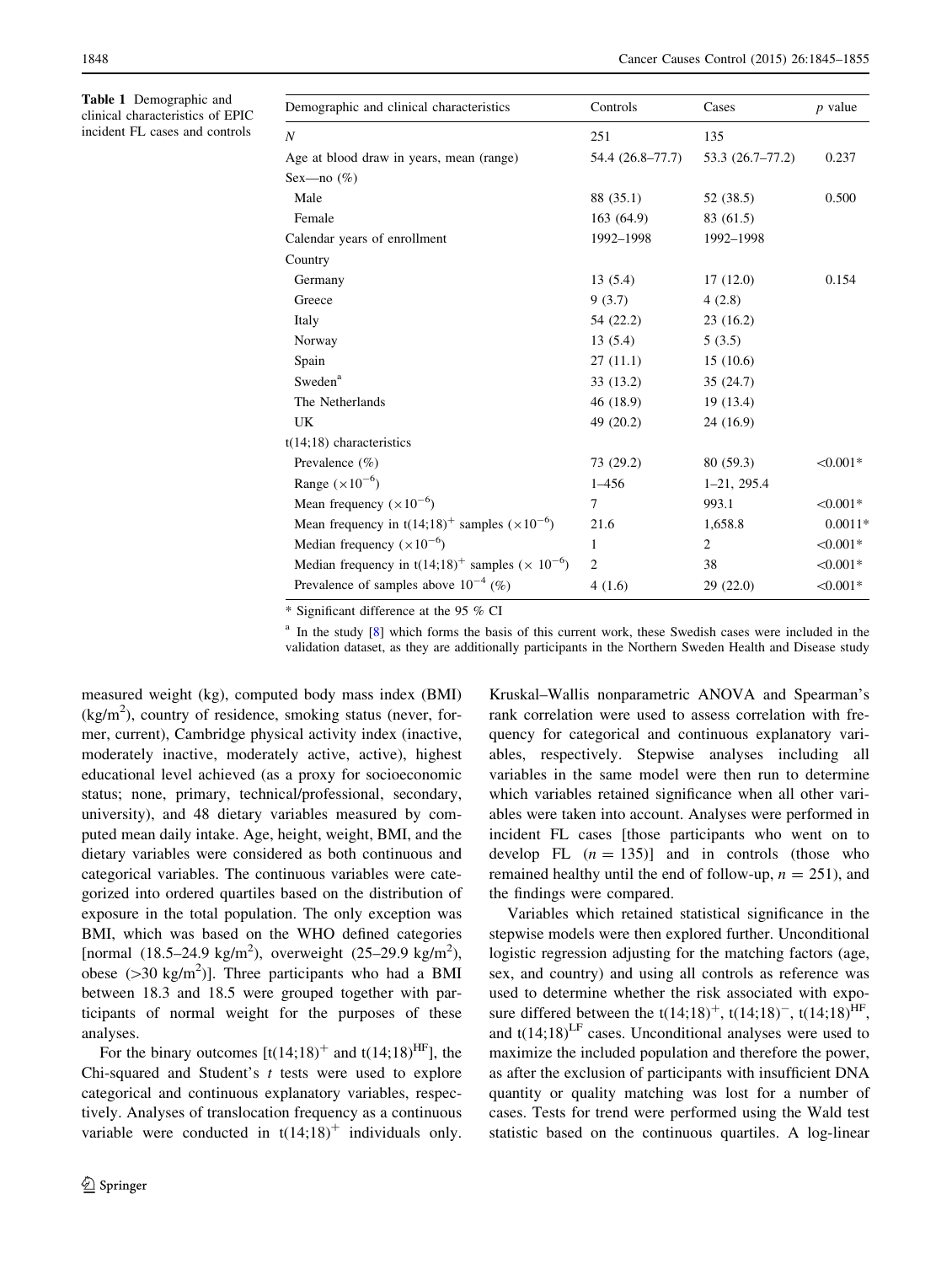<span id="page-4-0"></span>Table 2 t(14;18) frequency and prevalence by lifestyle and anthropometric variables

| Variable          | Controls         |                                       |                                                                                  |                                                                                |                                                   |                  | Incident FL cases                     |                                                                                  |                                                                                |                                                   |
|-------------------|------------------|---------------------------------------|----------------------------------------------------------------------------------|--------------------------------------------------------------------------------|---------------------------------------------------|------------------|---------------------------------------|----------------------------------------------------------------------------------|--------------------------------------------------------------------------------|---------------------------------------------------|
|                   | $\boldsymbol{n}$ | Prevalence<br>$t(14;18)^+$<br>$n(\%)$ | Median<br>frequency<br>within all<br>$t(14;18)^+$<br>individuals<br>$(x10^{-6})$ | Mean<br>frequency<br>within all<br>$t(14;18)^+$<br>individuals<br>$(x10^{-6})$ | Prevalence<br>$t(14;18)$ <sup>HF</sup><br>$n(\%)$ | $\boldsymbol{n}$ | Prevalence<br>$t(14;18)^+$<br>$n(\%)$ | Median<br>frequency<br>within all<br>$t(14;18)^+$<br>individuals<br>$(x10^{-6})$ | Mean<br>frequency<br>within all<br>$t(14;18)^+$<br>individuals<br>$(x10^{-6})$ | Prevalence<br>$t(14;18)$ <sup>HF</sup><br>$n(\%)$ |
| Total             | 251              | 73 (29.2)                             | 2.0                                                                              | 21.6                                                                           | 4(1.6)                                            | 135              | 80 (59.3)                             | 38.0                                                                             | 1,658.8                                                                        | 29(22.0)                                          |
| Age (years)       |                  |                                       |                                                                                  |                                                                                |                                                   |                  |                                       |                                                                                  |                                                                                |                                                   |
| $25 - 45$         | 32               | 5(15.6)                               | 6.0                                                                              | 34.1                                                                           | 1(3.1)                                            | 21               | 13(61.9)                              | 17.6                                                                             | 1,733.7                                                                        | 4(3.0)                                            |
| $45 - 55$         | 103              | 31(30.1)                              | 5.3                                                                              | 19.4                                                                           | 1(1.0)                                            | 59               | 35 (59.3)                             | 41.0                                                                             | 2,300.0                                                                        | 14(10.4)                                          |
| $55 - 65$         | 87               | 27(31.4)                              | 2.0                                                                              | 28.2                                                                           | 2(2.3)                                            | 44               | 27(61.4)                              | 21.4                                                                             | 986.1                                                                          | 8(5.9)                                            |
| $65+$             | 29               | 10(34.5)                              | 2.0                                                                              | 4.5                                                                            | 0(0)                                              | 11               | 5(45.5)                               | 338.0                                                                            | 344.5                                                                          | 3(2.2)                                            |
| Sex               |                  |                                       |                                                                                  |                                                                                |                                                   |                  |                                       |                                                                                  |                                                                                |                                                   |
| Males             | 88               | 23(26.4)                              | 2.0                                                                              | 13.6                                                                           | 1(1.5)                                            | 52               | 33(63.5)                              | 41.0                                                                             | 1,899.2                                                                        | 15 (28.9)                                         |
| Females           | 163              | 50(30.7)                              | 2.6                                                                              | 25.3                                                                           | 3(1.8)                                            | 83               | 36(56.6)                              | 14.5                                                                             | 1,486.3                                                                        | 14(17.5)                                          |
| <b>BMI</b>        |                  |                                       |                                                                                  |                                                                                |                                                   |                  |                                       |                                                                                  |                                                                                |                                                   |
| Underweight       | 2                | 0(0)                                  | $\qquad \qquad -$                                                                | $\qquad \qquad -$                                                              |                                                   | $\mathbf{1}$     | 0(0)                                  | $\overline{\phantom{0}}$                                                         |                                                                                |                                                   |
| Normal            | 113              | 31 (27.4)                             | 5.0                                                                              | 30.6                                                                           | 3(2.7)                                            | 71               | 42 (59.2)                             | 14.0                                                                             | 1,020.7                                                                        | 14(19.7)                                          |
| Overweight        | 93               | 29 (31.2)                             | 2.0                                                                              | 10.2                                                                           | 0(0)                                              | 48               | 27(56.3)                              | 76.6                                                                             | 2,435.4                                                                        | 12(25.0)                                          |
| Obese             | 43               | 13(30.2)                              | 6.0                                                                              | 25.6                                                                           | 1(2.3)                                            | 14               | 10(71.4)                              | 13.1                                                                             | 1,896.1                                                                        | 2(14.3)                                           |
| Unknown           | $\boldsymbol{0}$ | $\hspace{0.1in} - \hspace{0.1in}$     | $\qquad \qquad -$                                                                | $\qquad \qquad -$                                                              | $\overline{\phantom{0}}$                          | $\mathbf{1}$     | 1(100)                                | 4,475.9                                                                          | 4,475.9                                                                        | 1(100.0)                                          |
| Height            |                  |                                       |                                                                                  |                                                                                |                                                   |                  |                                       |                                                                                  |                                                                                |                                                   |
| 144-159.9 cm      | 70               | 15(21.4)                              | 2.0                                                                              | 8.4                                                                            | 0(0)                                              | 25               | $9(36.0)$ *                           | 14.0                                                                             | 677.6                                                                          | 1(4.6)                                            |
| 160-165 cm        | 63               | 23(36.5)                              | 4.2                                                                              | 45.0                                                                           | 4(4.8)                                            | 33               | $18(54.6)^*$                          | 35.0                                                                             | 1,821.0                                                                        | 6(18.2)                                           |
| 165.5-172.9 cm    | 56               | 21 (38.2)                             | $2.0\,$                                                                          | 8.4                                                                            | 0(0)                                              | 32               | $20(62.5)*$                           | 31.4                                                                             | 1,951.6                                                                        | 7(21.9)                                           |
| 173-189.3 cm      | 62               | 14(22.6)                              | 2.3                                                                              | 17.3                                                                           | 1(1.6)                                            | 44               | 32 $(72.7)$ *                         | 41.0                                                                             | 1,541.8                                                                        | 14(31.8)                                          |
| Unknown           | $\boldsymbol{0}$ | $\overline{\phantom{a}}$              | $\qquad \qquad -$                                                                | $\qquad \qquad -$                                                              |                                                   | 1                | 1(100.0)                              | 4,475.9                                                                          | 4,475.9                                                                        | 1(100.0)                                          |
| Weight            |                  |                                       |                                                                                  |                                                                                |                                                   |                  |                                       |                                                                                  |                                                                                |                                                   |
| 41.2-62.1 kg      | 67               | 19(28.4)                              | 4.2                                                                              | 16.4                                                                           | 1(1.5)                                            | 29               | 12(41.4)                              | 94.8                                                                             | 153.8                                                                          | 5(19.2)                                           |
| 62.4-70.1 kg      | 60               | 16(26.7)                              | 2                                                                                | 42.6                                                                           | 2(3.3)                                            | 36               | 23(63.9)                              | 12                                                                               | 1,626.9                                                                        | 5(13.9)                                           |
| $70.2 - 79.5$ kg  | 61               | 16(26.3)                              | 9                                                                                | 13.71                                                                          | 0(0)                                              | 35               | 21(60.0)                              | 38.5                                                                             | 1,357.3                                                                        | 8(22.9)                                           |
| 79.7-125.4 kg     | 63               | 22(35.5)                              | 2                                                                                | 16.6                                                                           | 1(1.6)                                            | 33               | 22(66.7)                              | 54.7                                                                             | 1,711.7                                                                        | 9(27.3)                                           |
| Unknown           | $\boldsymbol{0}$ | $\frac{1}{2}$                         | $\qquad \qquad -$                                                                |                                                                                |                                                   | 2                | 2(100)                                | 12,885.7                                                                         | 12,885.7                                                                       | 2(100)                                            |
| Smoking status    |                  |                                       |                                                                                  |                                                                                |                                                   |                  |                                       |                                                                                  |                                                                                |                                                   |
| Never             | 127              | 40(31.5)                              | 3.1                                                                              | 18.5                                                                           | 1(0.8)                                            | 64               | 34(53.1)                              | 14                                                                               | 454.6                                                                          | 10(15.6)                                          |
| Former            | 71               | 19(26.8)                              | $\overline{c}$                                                                   | 19.1                                                                           | 1(1.4)                                            | 40               | 27(67.5)                              | 41                                                                               | 2,354.6                                                                        | 11(27.5)                                          |
| Current           | 49               | 14(28.6)                              | 5.6                                                                              | 34                                                                             | 2(4.1)                                            | 30               | 19(6.3)                               | 73                                                                               | 2,761.3                                                                        | 8(26.7)                                           |
| Unknown           | 4                | 0(0.0)                                | -                                                                                | -                                                                              | 0(0.0)                                            | $\mathbf{1}$     | 0(0.0)                                | -                                                                                | $\qquad \qquad -$                                                              | 0(0.0)                                            |
| Educational level |                  |                                       |                                                                                  |                                                                                |                                                   |                  |                                       |                                                                                  |                                                                                |                                                   |
| None              | 11               | 1(9.1)                                | 13                                                                               | 13                                                                             | 0(0.0)                                            | 7                | $1(14.3)^*$                           | 58                                                                               | 58                                                                             | 0(0.0)                                            |
| Primary           | 78               | 22(28.2)                              | 2.3                                                                              | 26.6                                                                           | 1(1.3)                                            | 41               | $21(51.2)^*$                          | $38\,$                                                                           | 1,939.1                                                                        | 9(22.0)                                           |
| Tech/Prof         | 54               | 17(31.5)                              | $\overline{2}$                                                                   | $5.1\,$                                                                        | 0(0.0)                                            | 33               | $20(60.6)*$                           | 17.6                                                                             | 1,629.2                                                                        | 7(21.9)                                           |
| Secondary         | 43               | 12 (27.9)                             | 4.7                                                                              | 27.6                                                                           | 1(2.3)                                            | 20               | $15(75.0)^*$                          | 17.7                                                                             | 1,802.4                                                                        | 4(22.2)                                           |
| University        | 48               | 17 (35.4)                             | 6.3                                                                              | 28.1                                                                           | 2(4.2)                                            | 27               | $20(74.1)$ *                          | 39.7                                                                             | 1,609.8                                                                        | 9(33.3)                                           |
| Not specified     | 17               | 4(23.5)                               | 3.5                                                                              | 21.5                                                                           | 0(0.0)                                            | 7                | 3(42.9)                               | 2.5                                                                              | 25.8                                                                           | 0(0.0)                                            |
| Activity level    |                  |                                       |                                                                                  |                                                                                |                                                   |                  |                                       |                                                                                  |                                                                                |                                                   |
| Inactive          | 55               | 16(29.1)                              | 6.5                                                                              | $40\,$                                                                         | 1(1.8)                                            | 32               | 17(53.1)                              | 17.7                                                                             | 1,132.3                                                                        | 4(12.5)                                           |
| Mod. inactive     | 67               | 21(31.3)                              | 3.2                                                                              | 14.5                                                                           | 1(1.5)                                            | 41               | 22(53.7)                              | $28\,$                                                                           | 2,731.5                                                                        | 6(14.6)                                           |
| Mod. active       | 69               | 16(23.2)                              | $\overline{c}$                                                                   | 9.5                                                                            | 0(0.0)                                            | 35               | 24 (68.6)                             | 110                                                                              | 1,094.1                                                                        | 12(34.3)                                          |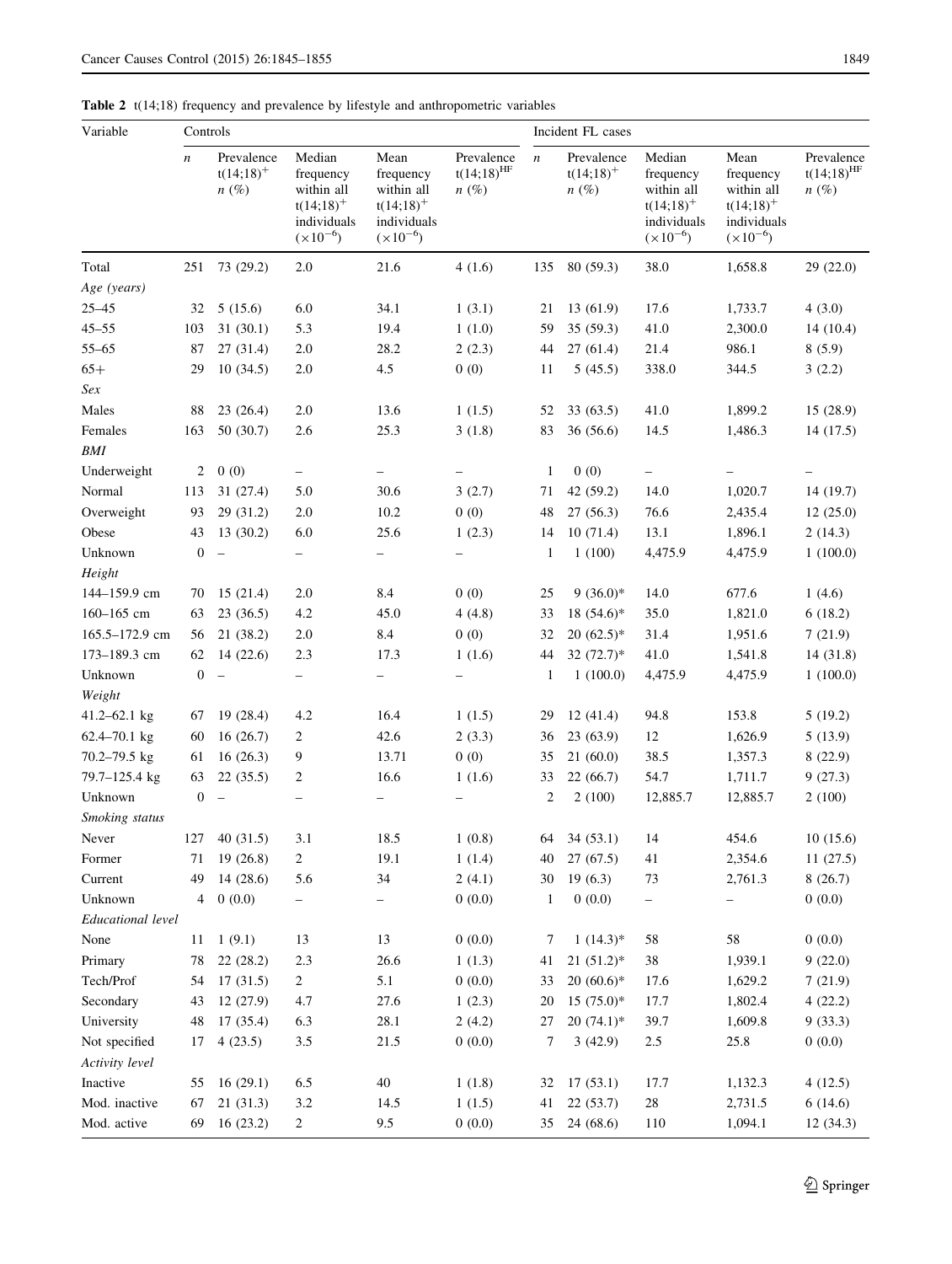Table 2 continued

| Variable          | Controls         |                                       |                                                                                  |                                                                                |                                                   |         | Incident FL cases                     |                                                                                  |                                                                                |                                                   |
|-------------------|------------------|---------------------------------------|----------------------------------------------------------------------------------|--------------------------------------------------------------------------------|---------------------------------------------------|---------|---------------------------------------|----------------------------------------------------------------------------------|--------------------------------------------------------------------------------|---------------------------------------------------|
|                   | $\boldsymbol{n}$ | Prevalence<br>$t(14;18)^+$<br>$n(\%)$ | Median<br>frequency<br>within all<br>$t(14;18)^+$<br>individuals<br>$(x10^{-6})$ | Mean<br>frequency<br>within all<br>$t(14;18)^+$<br>individuals<br>$(x10^{-6})$ | Prevalence<br>$t(14;18)$ <sup>HF</sup><br>$n(\%)$ | n       | Prevalence<br>$t(14;18)^+$<br>$n(\%)$ | Median<br>frequency<br>within all<br>$t(14;18)^+$<br>individuals<br>$(x10^{-6})$ | Mean<br>frequency<br>within all<br>$t(14;18)^+$<br>individuals<br>$(x10^{-6})$ | Prevalence<br>$t(14;18)$ <sup>HF</sup><br>$n(\%)$ |
| Active<br>Missing | 43<br>17         | 14(32.6)<br>6(35.3)                   | 5.2<br>$\overline{c}$                                                            | 33<br>3.1                                                                      | 2(4.7)<br>0(0.0)                                  | 21<br>6 | 13 (61.9)<br>4(66.7)                  | 92<br>23.5                                                                       | 607.9<br>4,537.3                                                               | 6(28.6)<br>1(1.7)                                 |

*HF* high frequency of translocations  $(>10^{-4})$ 

\* Significant difference across strata at the 95 % CI. The Chi-squared test was used to assess difference in the proportion of individuals who were positive for the translocation and the percentage who were above the high-frequency threshold. Kruskal–Wallis nonparametric ANOVA was used to consider difference in translocation frequency between the groups. Where the variable was categorized as unknown, these individuals were excluded from analysis

model was used to search for interactions between these variables and the translocation in the risk of FL.

# **Results**

A total of 386 participants were eligible for inclusion in this study, including 135 incident cases of FL and 251 controls who were free of cancer at the end of follow-up. Incident FL diagnosis occurred between 2 months and 20 years (mean 4.6 years) after blood draw. Due to the exclusion of participants with insufficient DNA, the 1:2 case–control matching was lost for a number of cases; however, there were no significant differences in age, gender, years of enrollment, or country of residence between the included cases and controls (Table [1](#page-3-0)). As reported previously [\[8](#page-10-0)], the participants who went on to develop FL were significantly more likely to be  $t(14;18)^+$  and displayed significantly higher translocation frequencies in the blood samples taken at recruitment. In total, 22 % of incident FL cases displayed frequencies  $>1 \times 10^{-4}$  [t(14;18)<sup>HF</sup>] compared to only 2 % of controls  $(p<0.0001)$ .

Tables [2](#page-4-0) and [3](#page-6-0) describe the relationship between  $t(14;18)^+$ , translocation frequency and  $t(14;18)^{HF}$  with lifestyle, anthropometric, and dietary variables that were considered potential determinants of these outcomes. In Table [3](#page-6-0), only those 10 dietary factors (of the 48 investigated) with a significant p value in either cases  $(n = 1)$  or controls  $(n = 9)$  are shown.

Among the incident FL cases, height ( $\chi^2 p = 0.025$ ) and educational level ( $\chi^2 p = 0.021$ ) were both associated with t(14;18) prevalence.  $t(14;18)$ <sup>HF</sup> cases reported a taller mean height than non-t(14;18)<sup>HF</sup> cases (*t* test *p* value = 0.006), although there was no significant difference in the prevalence of high-frequency cases across the categories  $(\chi^2)$ 

p value  $= 0.08$ ). Consumption of fruits (grams per day) was associated with a lower frequency of the translocation (Spearman's  $p = 0.017$ ).

In the control only population  $t(14;18)^+$  individuals reported lower daily consumption of calories (t test p value = 0.0321), carbohydrates ( $p = 0.0142$ ), cereals  $(p = 0.0272)$ , and starch  $(p = 0.0126)$  than t(14;18)<sup>-</sup> individuals. However, starch consumption was associated with an increased frequency among those who were positive for the translocation (Spearman's  $p = 0.027$ ), as was consumption of cake products  $(p = 0.021)$ . High-frequency controls  $[t(14;18)$ <sup>HF</sup>] reported significantly lower daily consumption of dietary fiber ( $p = 0.041$ ), vitamin C  $(p = 0.025)$ , thiamine  $(p = 0.027)$ , and folate  $(p = 0.040)$ .

There was a high degree of correlation between the lifestyle (online resource 1) and dietary (online resource 2) variables. To account this correlation, stepwise regression models were utilized to determine which variables retained statistical significance. Under these analyses, additional variables showed an association with translocation frequency or prevalence (Table [4](#page-7-0)). These 19 variables were therefore taken forward to determine whether they were differentially associated with the risk of NHL according to translocation status in the prediagnostic blood samples.

## Association with disease status

Only three of these nineteen variables—height, educational status, and cake consumption—showed a significant association with either  $t(14;18)^{-}$ ,  $t(14;18)^{+}$ ,  $t(14;18)^{LF}$ , or t(14:18)<sup>HF</sup> FL. These results are presented in Table [5.](#page-8-0) Additionally when all nineteen variables were entered into the model simultaneously, these associations for height, educational level, and cake consumption remained consistent.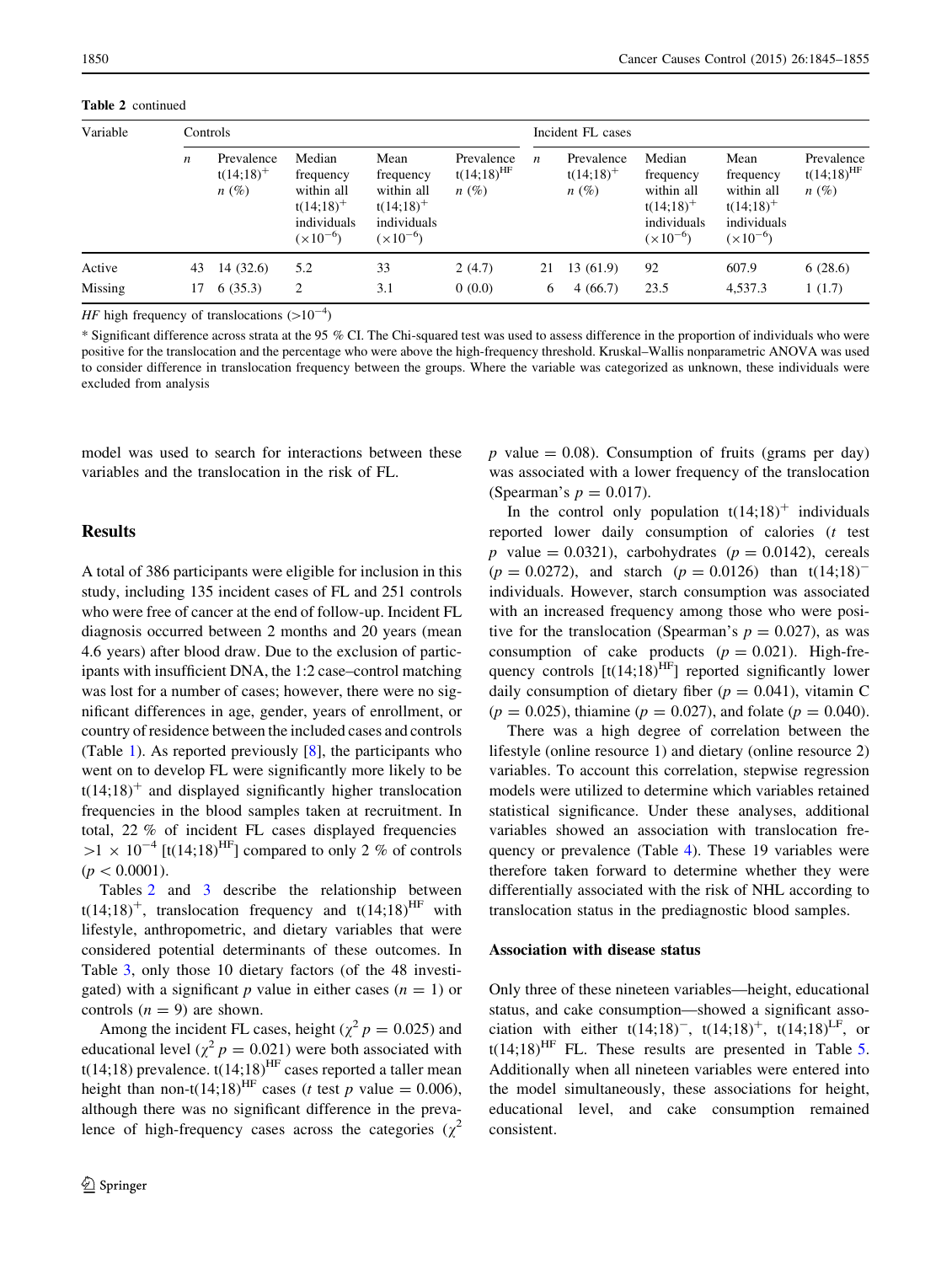Mean daily intake p value Spearman's  $\rho$  p value Mean daily intake p value  $t(14;18)^ t(14;18)^+$  non- $t(14;18)^{\text{HF}}$   $t(14;18)^{\text{HF}}$   $t(14;18)^{\text{HF}}$ Total calories (kcal) Cases 2,091 2,068.5 0.857 -0.0221 0.856 2,091.4 2,070.1 0.889 Controls 2103.6 1907.7 0.032\* 0.141 0.236 2049.8 1,833.7 0.513 Potatoes (g) Cases 86.8 97.9 0.462 0.2038 0.091 97.3 87 0.577 Controls 100.7 86.9 0.402 0.184 0.122 97.5 47.5 0.398 Vegetables (g) Cases 195.2 150.3 0.063 -0.0814 0.503 173.6 153.9 0.506 Controls 190.2 197.7 0.699 -0.185 0.12 194.1 93.7 0.147 Fruit, nuts, seeds (g) Cases 242.8 230.2 0.699 -0.2837 0.017\* 247.2 192.1 0.164 Controls 237.6 261.7 0.313 -0.108 0.366 246.4 137.8 0.205 Cakes (g) Cases 59 44.4 0.139 0.0682 0.575 51.3 50.6 0.954 Controls 46.4 42.8 0.584 0.272 0.021\* 44.9 72.3 0.25 Carbohydrates (g) Cases 235.7 238.2 0.877 -0.0429 0.725 237.4 241.6 0.825 Controls 235.6 210.3 0.014\* 0.197 0.097 228.8 189.5 0.293 Starch (g) Cases 127.8 134.7 0.573 0.0079 0.948 130.5 141.2 0.473 Controls 127.7 108.8 0.013\* 0.261 0.027\* 122.5 104.7 0.517 Cereal (g) Cases 220.1 245.9 0.348 -0.0092 0.939 227.9 266.1 0.252 Controls 228 190.1 0.027\* 0.15 0.208 217.7 165.9 0.404 Dietary fiber (g) Cases 21.8 21.8 0.999 -0.0814 0.503 22 21.6 0.788 Controls 22.1 21.1 0.329 0.001 0.992 22 14.3 0.041\* Vitamin C (mg) Cases 117.7 113.1 0.696 -0.1092 0.368 117.6 107.4 0.481 Controls 120.8 131.5 0.21 -0.123 0.305 125.1 56.4 0.025\* Thiamine (B1) (mg) Cases 1.29 1.2 0.262 -0.0455 0.708 1.28 1.16 0.248

Folate (B9) (lg) Cases 292 275.2 0.328 -0.0613 0.614 286.5 271.2 0.461

Dietary nutrient Population t(14;18) prevalence t(14;18) frequency High translocation frequency

<span id="page-6-0"></span>**Table 3** Dietary variables significantly ( $p < 0.05$ ) associated with t(14;18) prevalence and frequency

\* Significant difference at the 95 % CI

Among incident FL cases who were positive for the translocation, there was a more than sixfold increase in risk of malignancy associated with being in the tallest quartile [OR 6.31 (95 % CI 2.11, 18.9)] with evidence of a significant trend ( $p$  trend = 0.001). This was also evident for  $t(14;18)^{HF}$  cases, with an increased risk observed in the tallest compared to the shortest participants [OR 6.74 (95 % CI 1.69, 27.0, p trend  $= 0.007$ ]. Conversely, incident  $t(14;18)^-$  cases showed no significant association with height, and the risk estimates were decreased in the two tallest quartiles. An increased level of formal education was associated with a decreased risk of incident  $t(14;18)^{-}$ FL ( $p$  trend 0.029), but an increased (although nonsignificant) risk of  $t(14;18)^+$  FL. There was little evidence that the association between risk and cake consumption differed according to translocation frequency. According to the loglinear model, there was evidence of an interaction between the translocation with height ( $p = 0.008$ ) and with educational level ( $p = 0.030$ ) in the risk of FL, but there was no interaction with cake consumption ( $p = 0.534$ ). Similarly, there was an evidence of interaction between a high frequency with height ( $p = 0.003$ ), while for educational level it was borderline significant ( $p = 0.061$ ) and for cake consumption nonsignificant ( $p = 0.163$ ).

In all analyses, a significance level of 5 % was utilized; however, it should be noted that if multiple testing were accounted for, none of the reported associations would retain significance.

## **Discussion**

Controls 1.29 1.21 0.358 0.029 0.809 1.27 0.66 0.027\*

Controls 296.4 285.7 0.491 -0.01 0.932 295.1 181.5 0.040\*

The identification of a committed precursor to FL development linked to t(14;18) translocation frequency may afford the possibility of translation into a clinically useful predictive biomarker [[8\]](#page-10-0). Yet the causes of this translocation and the factors which promote its clonal expansion remain unknown. In this study, we explored lifestyle and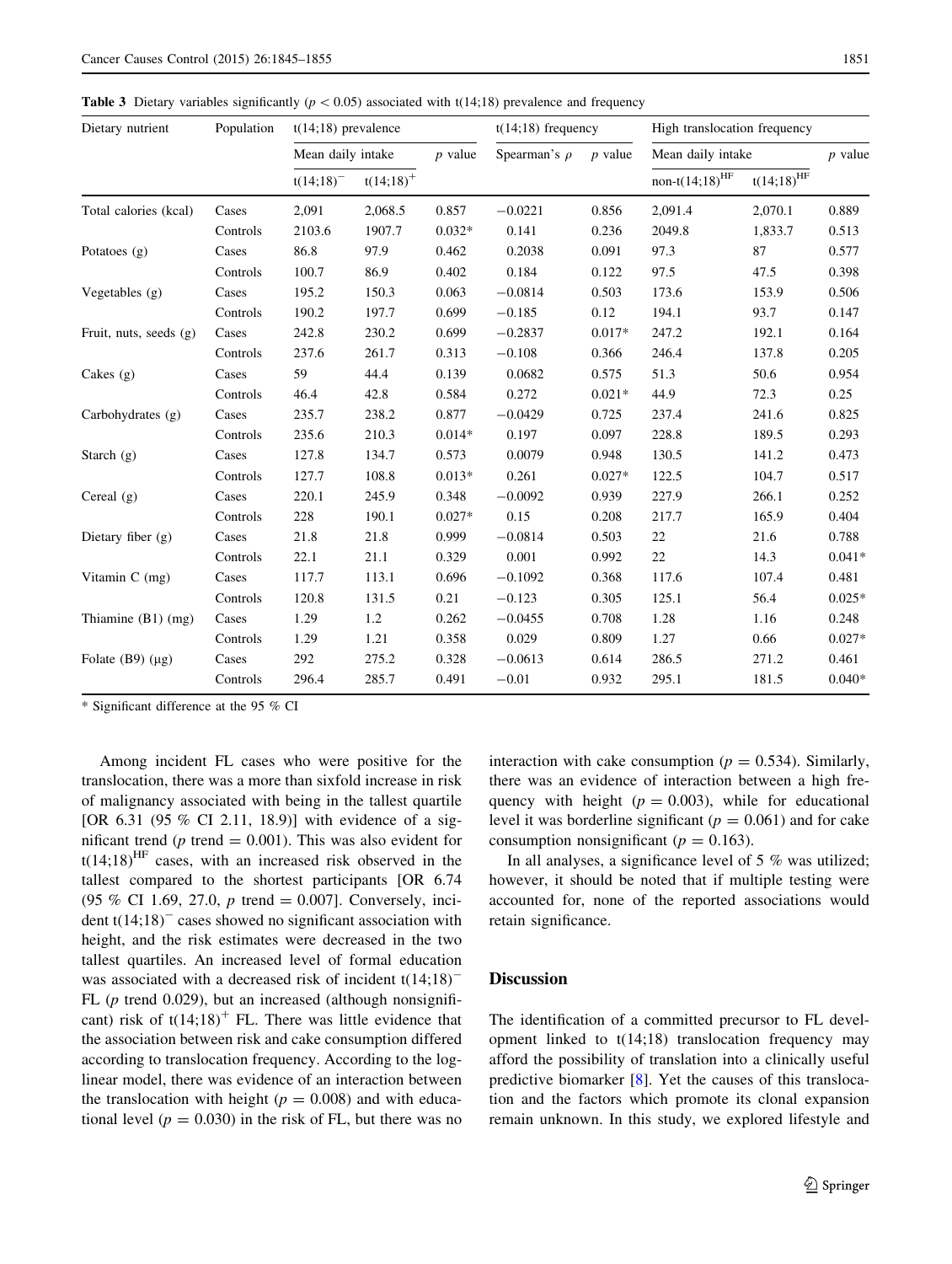<span id="page-7-0"></span>Table 4 Variables that retained significance in the stepwise regression models for t(14;18) prevalence and frequency

| Outcome               |            | Population               | Variable <sup>a</sup>     |             | <b>OR</b> | 95 % CI                | $p$ value <sup>b</sup> |
|-----------------------|------------|--------------------------|---------------------------|-------------|-----------|------------------------|------------------------|
| $t(14;18)$ prevalence |            | Cases                    | Height (cm)               |             | 1.06      | (1.01, 1.11)           | 0.025                  |
|                       |            |                          | <b>Educational</b> status |             | 1.62      | (1.16, 2.25)           | 0.004                  |
|                       |            | Controls                 | Veal $(g)$                |             | 1.04      | (1.01, 1.08)           | 0.009                  |
|                       |            |                          | Vitamin B6 (mg)           |             | 0.11      | (0.03, 0.42)           | 0.001                  |
|                       |            |                          | Vitamin $C$ (mg)          |             | 1.01      | (1.01, 1.02)           | 0.001                  |
|                       |            |                          | Beef $(g)$                |             | 1.02      | (1.01, 1.04)           | 0.003                  |
|                       |            |                          | Pork $(g)$                |             | 0.97      | (0.94, 1.00)           | 0.023                  |
|                       |            |                          | Thiamine $(B1)$ (mg)      |             | 4.71      | (1.07, 20.77)          | 0.041                  |
|                       |            |                          | Olive oil $(g)$           |             | 0.97      | (0.95, 1.00)           | 0.027                  |
| Outcome               | Population | Variable <sup>a</sup>    |                           | Beta coef.  |           | 95 % CI                | $p$ value <sup>b</sup> |
| t(14;18)              | Cases      | Height (cm)              |                           | $-509.50$   |           | $(-848.49, -170.51)$   | 0.004                  |
| frequency             |            | Weight (kg)              |                           | 659.06      |           | (272.39, 1,045.73)     | 0.001                  |
|                       |            | BMI                      |                           | $-1,777.78$ |           | $(-2,869.94, -685.61)$ | 0.002                  |
|                       |            | Sugar $(g)$              |                           | $-296.758$  |           | $(-452.46, -141.06)$   | < 0.001                |
|                       |            | Meat $(g)$               |                           | 21.06227    |           | (7.78, 34.35)          | 0.002                  |
|                       |            | Iron $(mg)$              |                           | $-288.8968$ |           | $(-490.67, -87.12)$    | 0.005                  |
|                       |            | Carbohydrate $(g)$       |                           | 295.7241    |           | (140.99, 450.46)       | < 0.001                |
|                       |            | Starch $(g)$             |                           | $-287.2917$ |           | $(-439.21, -135.37)$   | < 0.001                |
|                       | Controls   | Cakes $(g)$              |                           | 0.13        |           | (0.03, 0.23)           | 0.009                  |
|                       |            | Rabbit (g)               |                           | 1.85        |           | (0.97, 2.74)           | < 0.001                |
|                       |            | Olive oil $(g)$          |                           | $-0.34$     |           | $(-0.65, -0.04)$       | 0.027                  |
|                       |            | Polyunsaturated fats (g) |                           | $-0.90$     |           | $(-1.73, -0.07)$       | 0.033                  |

<sup>a</sup> Dietary variables are measured by computed mean daily intake

 $<sup>b</sup>$  All displayed variables are significant at the 95 % CI</sup>

dietary factors as possible initiators of the t(14;18) translocation or its clonal expansion. Furthermore, we considered whether the association between these factors and disease risk differed according to the t(14;18) status of the cases, in order to provide further inferences on this novel predictive biomarker.

The prevalence of  $t(14;18)^+$  individuals among the incident FL cases was 59 %, and the prevalence of  $t(14;18)$ <sup>HF</sup> was 22 %, while among controls it was only 29 and 2 %, respectively. A taller height and a higher level of formal education [as a proxy for socioeconomic status (SES)] were significantly associated with a greater prevalence of the translocation in the cases, but not in controls. Similarly, an inverse association with fruit consumption was evident only among the cases. Taller cases also displayed significantly increased frequencies of circulating translocated cells and were more likely to be  $t(14;18)$ <sup>HF</sup>. Additionally, a large number of dietary variables showed significant associations for both prevalence and frequency among the controls. No associations were common between the two populations, and this remained true when a stepwise model was run to account for potential correlation between the variables.

Among those variables associated with translocation prevalence in controls, thiamine and folate both play a role in the one-carbon metabolism and therefore impact epigenetic pathways. Given the importance of epigenetic processes in the regulation of genomic integrity and stability, these associations might be worth further consideration. The lack of association of these factors with prevalence among cases could be explained by impaired epigenetic signalling in the pathogenesis of some hematopoietic cancers, including FL [[20–22](#page-10-0)].

A potential interpretation of the association between height and translocations is based on the existing evidence that both height and a higher SES have been associated with an increased risk of NHL [\[23](#page-10-0), [24](#page-10-0)]. In fact, in this study the increased risk of NHL associated with height, in agreement with a previous study of FL [[25\]](#page-10-0), was restricted to the  $t(14;18)^+$ -positive FL cases and was particularly marked in the  $t(14;18)$ <sup>HF</sup> cases. In a smaller subset of this population for whom the information was available, this association was also found to be apparent for sitting height (online resource 1). Sitting height has previously been shown to be positively associated with indicators of both higher childhood SES and delayed infection [\[26](#page-10-0)], the two variables being strongly correlated. The increased risk of FL may therefore be related to the altered th1/th2 response, which is thought to be mediated by delayed exposure to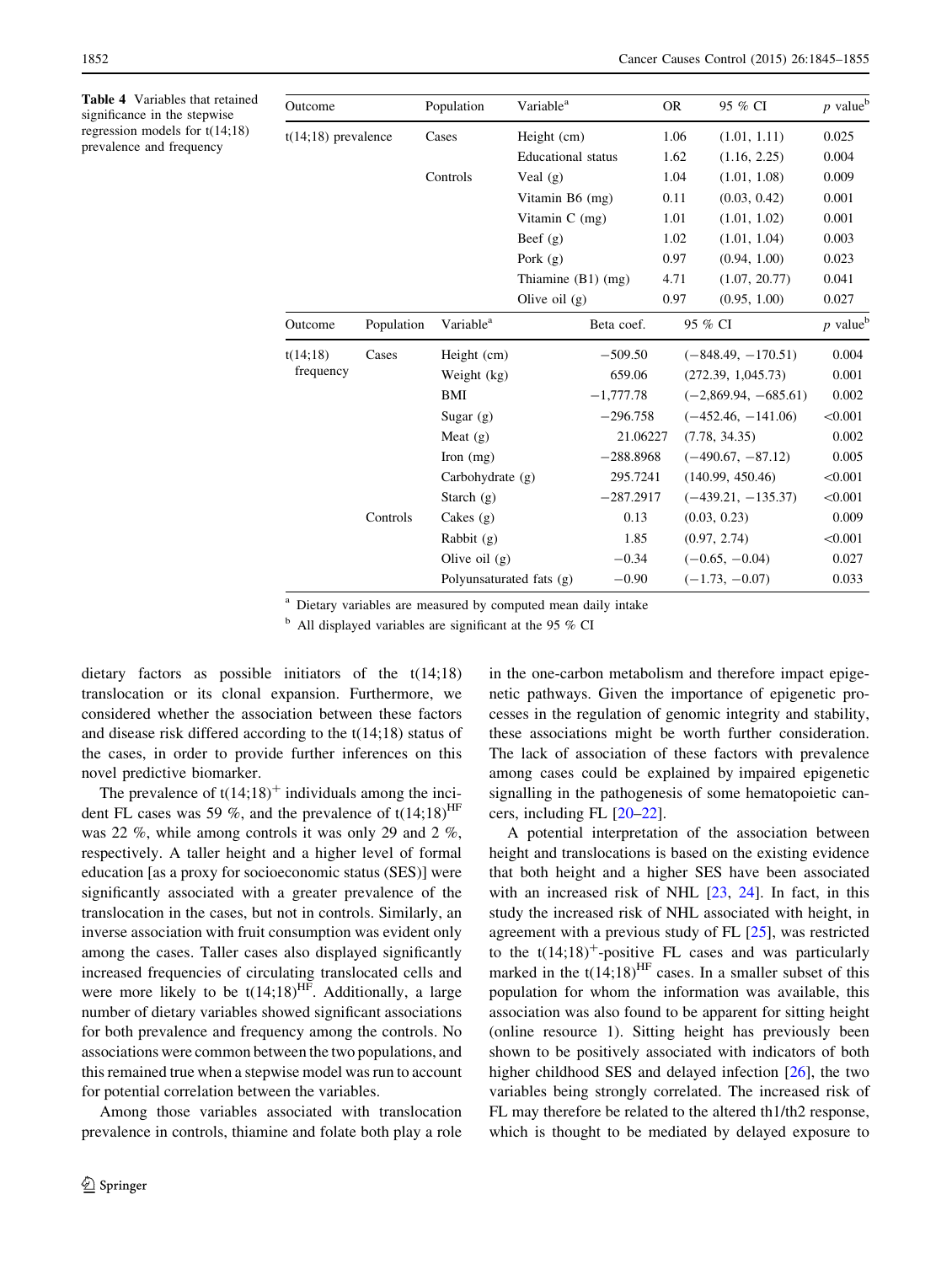<span id="page-8-0"></span>

| Variable                                                                                                                                 | $\overline{a}$ |                 | $t(14;18)$ <sup>-</sup> cases |          |                            | $t(14;18)^+$ cases                                                                                                                                  |           | $p$ for         |                          | t(14;18) $LF$ cases        |         |                | $t(14;18)$ <sup>HF</sup> cases     |          | $p$ for                  |
|------------------------------------------------------------------------------------------------------------------------------------------|----------------|-----------------|-------------------------------|----------|----------------------------|-----------------------------------------------------------------------------------------------------------------------------------------------------|-----------|-----------------|--------------------------|----------------------------|---------|----------------|------------------------------------|----------|--------------------------|
|                                                                                                                                          | $\rm{c}$       | Ga<br>₫         | OR (95 % CI) <sup>a</sup>     | p trend  | $\mathbf{a}$<br>$\ddot{a}$ | $(95\% \text{ CI})^a$<br>g                                                                                                                          | $p$ trend | interaction $b$ | Ga<br>₫                  | $(95\% \text{ CI})^4$<br>g | p trend | ca<br>₫        | $(95 \% \text{ CI})^a$<br>$\infty$ | p trend  | interaction <sup>c</sup> |
| Height                                                                                                                                   |                |                 |                               |          |                            |                                                                                                                                                     |           |                 |                          |                            |         |                |                                    |          |                          |
| 144-159.9 cm                                                                                                                             | $\sqrt{2}$     | $\overline{16}$ |                               |          | ᡋ                          |                                                                                                                                                     |           |                 | ಸ                        |                            |         |                | a                                  |          |                          |
| $160 - 165$ cm                                                                                                                           | S              | 15              | 1.00(0.45, 2.23)              |          | $^{\infty}$                | 2.14(0.88, 5.18)                                                                                                                                    |           |                 | 27                       | 1.33 (0.67,<br>2.62)       |         |                |                                    |          |                          |
| $165.5 - 172.9$ cm                                                                                                                       | 56             | $\overline{c}$  | 0.81 (0.31,<br>2.09)          |          | $\Omega$                   | 3.07 (1.23,<br>7.69)                                                                                                                                |           |                 | 25                       | 1.46 (0.69,<br>3.08)       |         | Γ              | 2.78 (0.87,<br>8.81)               |          |                          |
| 173-189.3 cm                                                                                                                             | $\mathcal{O}$  | $\overline{c}$  | 0.64(0.19,<br>2.14)           | 0.485    | 32                         | 6.31 (2.11,<br>18.9)                                                                                                                                | $0.001*$  | $0.008*$        | $\mathfrak{D}$           | 1.65(0.65, 4.20)           | 0.271   | $\overline{4}$ | 6.74(1.69, 27.0)                   | $0.007*$ | $0.003*$                 |
| Educational status                                                                                                                       |                |                 |                               |          |                            |                                                                                                                                                     |           |                 |                          |                            |         |                |                                    |          |                          |
| None/primary                                                                                                                             | 89             | $\delta$        |                               |          | 22                         |                                                                                                                                                     |           |                 | 39                       |                            |         | െ              |                                    |          |                          |
| Tech/Prof                                                                                                                                | 54             | $\overline{13}$ | 0.79(0.37, 1.69)              |          | $\Omega$                   | 1.40(0.69, 2.83)                                                                                                                                    |           |                 | 25                       | 0.94(0.51,<br>1.75)        |         |                | .23(0.43,<br>3.56)                 |          |                          |
| Secondary                                                                                                                                | 43             | 5               | 0.36(0.13,<br>1.02)           |          | $\overline{15}$            | 1.44 (0.66,<br>3.14)                                                                                                                                |           |                 | $\overline{4}$           | 0.68(0.33,<br>1.41)        |         | 4              | 0.99 (0.28,<br>3.53)               |          |                          |
| University                                                                                                                               | 48             |                 | $0.44~(0.17,\\ 1.12)$         | $0.029*$ | $\Omega$                   | 1.53(0.74, 3.17)                                                                                                                                    | 0.251     | $0.030*$        | $\frac{8}{2}$            | 0.74(0.37, 1.48)           | 0.276   | ᡋ              | 1.61(0.57, 4.49)                   | 0.434    | 0.061                    |
| Cake intake                                                                                                                              |                |                 |                               |          |                            |                                                                                                                                                     |           |                 |                          |                            |         |                |                                    |          |                          |
| $0-15.1(g)$                                                                                                                              | 8              |                 |                               |          | ≌                          |                                                                                                                                                     |           |                 | $\overline{c}$           |                            |         |                |                                    |          |                          |
| $15.7 - 34.2$ (g)                                                                                                                        | $\mathcal{O}$  | ᅺ               | .89(0.74,<br>4.84             |          | $\tilde{a}$                | 0.91(0.43)<br>1.95)                                                                                                                                 |           |                 | $\overline{19}$          | 0.93 (0.46,<br>1.91)       |         | $\Omega$       | 2.64(0.78,<br>8.91)                |          |                          |
| $34.5 - 59.5$ (g)                                                                                                                        | $\mathcal{C}$  |                 | 0.93(0.32,<br>2.74)           |          | 22                         | 1.2 (0.59,<br>2.48                                                                                                                                  |           |                 | 22                       | 1.03 (0.51,<br>2.08)       |         | ७              | .54(0.41,<br>5.76)                 |          |                          |
| (3)09 <                                                                                                                                  | 56             | $\overline{c}$  | 3.19(1.31, 7.80)              | $0.029*$ | $\overline{15}$            | 1.00(0.46, 2.18)                                                                                                                                    | 0.794     | 0.534           | $\overline{\mathcal{E}}$ | 1.72(0.88, 3.34)           | 0.103   | ७              | 1.65(0.44, 6.21)                   | 0.751    | 0.163                    |
| <sup>a</sup> Only one case had a height between 144 and 159.9 cm, and<br>* Significant difference at the 95 % CI                         |                |                 |                               |          |                            | so this category was combined with the 160–165 cm category $(n = 7 \text{ cases and } 133 \text{ controls})$ p for interaction between the variable |           |                 |                          |                            |         |                |                                    |          |                          |
| and <sup>b</sup> translocation prevalence/ <sup>c</sup> high translocation frequency in the risk of FL computed using a log-linear model |                |                 |                               |          |                            |                                                                                                                                                     |           |                 |                          |                            |         |                |                                    |          |                          |

Table 5 Association between selected risk factors and FL stratified by t(14;18) status of the cases **Table 5** Association between selected risk factors and FL stratified by t(14;18) status of the cases and  $\beta$  translocation prevalence/ $\alpha$  high translocation frequency in the risk of FL computed using a log-linear model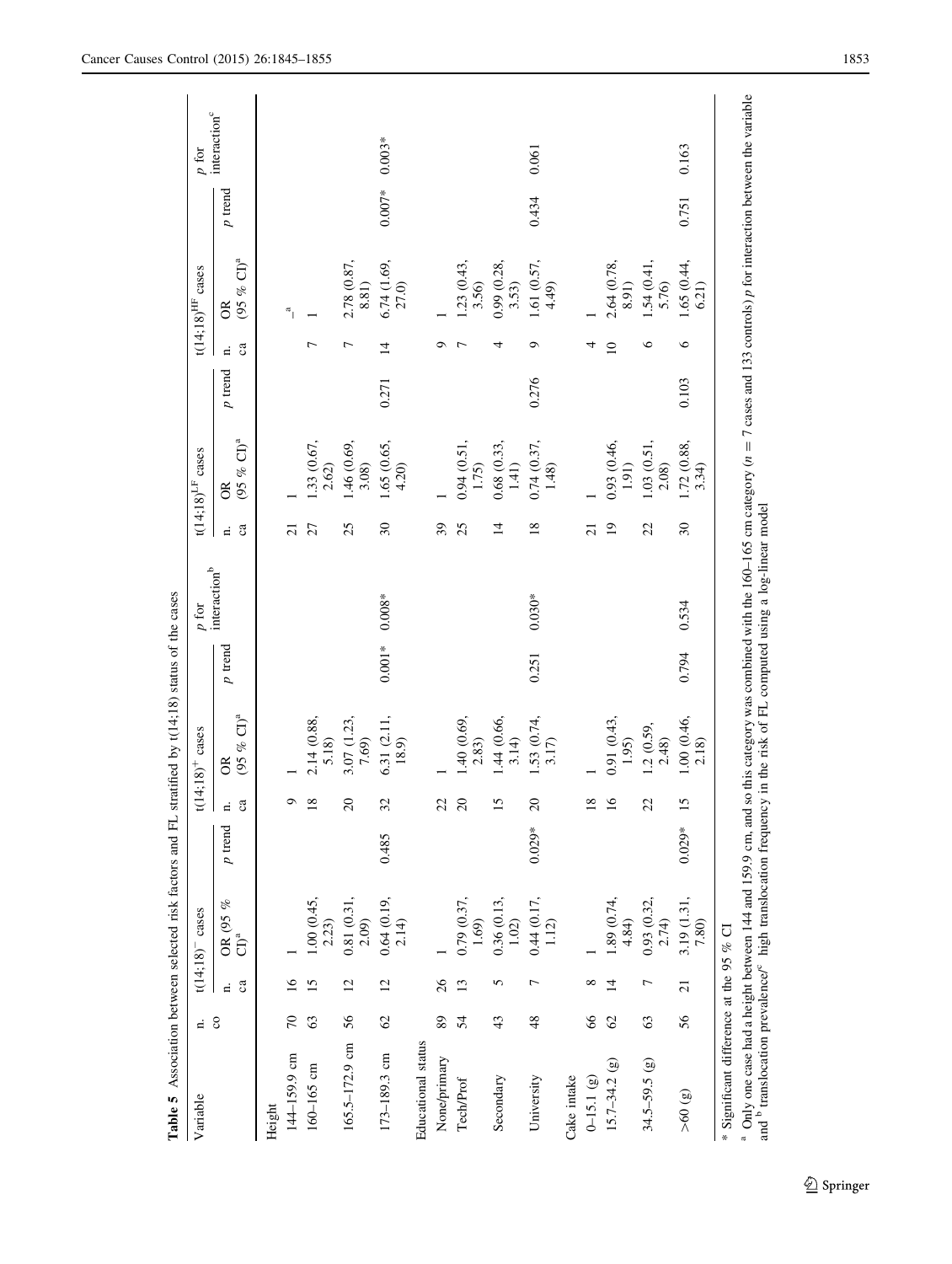<span id="page-9-0"></span>infectious agents [[27,](#page-10-0) [28](#page-10-0)]. Education status, as a proxy for SES, also showed an inverse association with  $t(14;18)^-$  FL, but a positive association with  $t(14;18)^+$  FL, that was robust to adjustment for height. We report evidence of a potential interaction for both height and education level with the  $t(14;18)$  translocation in the risk of FL.

Previous studies have observed that cases of NHL positive for the t(14;18) translocation might constitute a more homogenous group of malignancies, including in etiological terms, than NHL as a whole [\[29](#page-10-0)]. Taken together our reported findings may add further support to this hypothesis. However, in this study we did not replicate the previously reported differing associations between  $t(14;18)^+$ and  $t(14;18)^-$  FL related to milk and coffee consumption or cigarette smoking [[29–31\]](#page-10-0). The risk associated with pesticide and PCB exposure, lifetime number of surgeries, and a family history of hematopoietic cancer [[25,](#page-10-0) [30,](#page-10-0) [32\]](#page-10-0) has also been observed to differ by t(14;18) status, but this information was only available for a small proportion of our cohort and so has not been included in these analyses.

Our study has a number of strengths. The study population is from EPIC, a large well-characterized cohort with stringent inbuilt quality control, calibration, and validation procedures. The biomarker was measured in a blinded fashion using a recognized and proven screening assay in the same laboratory under the same conditions for all samples. A proportion of participants were excluded on the basis of unavailable or poor DNA quality DNA samples, but this is unlikely to be related to translocation or disease status. Finally, the disease analyses were adjusted for potential confounding factors which may be related to t(14;18) frequency.

A potential limitation is that all analyses rely on a single spot measurement from the same blood sample provided at recruitment together with the questionnaire data. The questionnaire data therefore reflect the exposure at the time of translocation assessment and may not be representative of lifetime experience, making the determination of a temporal pathway difficult. Further, we are reliant on self-reported data. The nesting within EPIC raises issues of the generalizability and external validity of the findings due to the European Caucasian population and the related geographical preferences and regulations. There was a high correlation between the identified dietary variables such as fruit, vegetables and vitamin C, and potatoes and starch, but we attempted to account for this using stepwise analyses. Translocation status was determined based on the prediagnostic blood samples, rather than tissue biopsies taken at diagnosis. However, we believe this approach is justified as we have previously demonstrated that  $t(14;18)$ -positive clones present in prediagnostic samples constituted bona fide precursors which progressed to overt FL and that those cases of FL associated with a high translocation frequency in blood represent a distinct subset of cases [[8\]](#page-10-0).

In conclusion, this hypothesis generating study suggests a potential role for lifestyle factors in the prevalence and frequency of translocations and provides a number of avenues that may be worthy of further exploration. Despite the limitations discussed, the weight of these findings additionally lends some support to the previously proposed hypothesis that the etiology of FL may differ by t(14;18) status.

Acknowledgments We thank the investigators and participants of the EPIC (European Prospective Investigation into Cancer and Nutrition).

Funding EPIC study supported by Europe Against Cancer Program of European Commission; Deutsche Krebshilfe, Deutsches Krebsforschungszentrum, and German Federal Ministry of Education and Research; Danish Cancer Society; Health Research Fund of Spanish Ministry of Health; Spanish regional governments of Andalusia, Asturias, Basque, Murcia, and Navarra; Catalan Institute of Oncology; Instituto de Salud Carlos III of Spanish Ministry of Health (Red Temática de Investigación Cooperativa en Cáncer Grant No. DR06/ 0020); Cancer Research United Kingdom; Medical Research Council United Kingdom; Hellenic Health Foundation; Italian Association for Research on Cancer; Italian National Research Council, Fondazione Istituto Banco Napoli; Compagnia di San Paolo; Dutch Ministry of Public Health, Welfare and Sports, Netherlands Cancer Registry, LK Research Fund, Dutch Prevention Funds, DutchZorgOnderzoek Nederland, World Cancer Research Fund, and Statistics Netherlands; Swedish Cancer Society; Swedish Scientific Council; Regional Government of Västerbotten, Sweden; Norwegian Cancer Society; Research Council of Norway; French League Against Cancer; INSERM; Mutuelle Générale del'Education Nationale;3 M(France); Gustave Roussy Institute; and General Councils of France.

#### Compliance with ethical standards

Conflicts of interest R. Kelly, S. Roulland, P.Vineis, and B. Nadal hold a patent for the  $t(14;18)$ <sup>HF</sup> biomarker (Nadal B, Roulland S, Vineis P, Kelly RS. Methods for Predicting Whether a Subject is at Risk of Developing a Follicular Lymphoma France: 12118, filed December 2013).

Informed consent The study was approved by the committees on research ethics each of the participating centers and conducted in accordance with the 1964 Declaration of Helsinki and its later amendments or comparable ethical standards. Informed consent was obtained from all individual participants included in the study.

### References

- 1. Anderson JR, Armitage JO, Weisenburger DD (1998) Epidemiology of the non-Hodgkin's lymphomas: distributions of the major subtypes differ by geographic locations. Non-Hodgkin's Lymphoma classification project. Ann Oncol 9:717–720
- 2. Jaffe ES (2013) Follicular lymphomas: a tapestry of common and contrasting threads. Haematologica 98:1163–1165
- 3. Kridel R, Sehn LH, Gascoyne RD (2012) Pathogenesis of follicular lymphoma. J Clin Invest 122:3424–3431
- 4. Schüler F, Dölken L, Hirt C et al (2009) Prevalence and frequency of circulating t(14;18)-MBR translocation carrying cells in healthy individuals. Int J Cancer 124:958–963